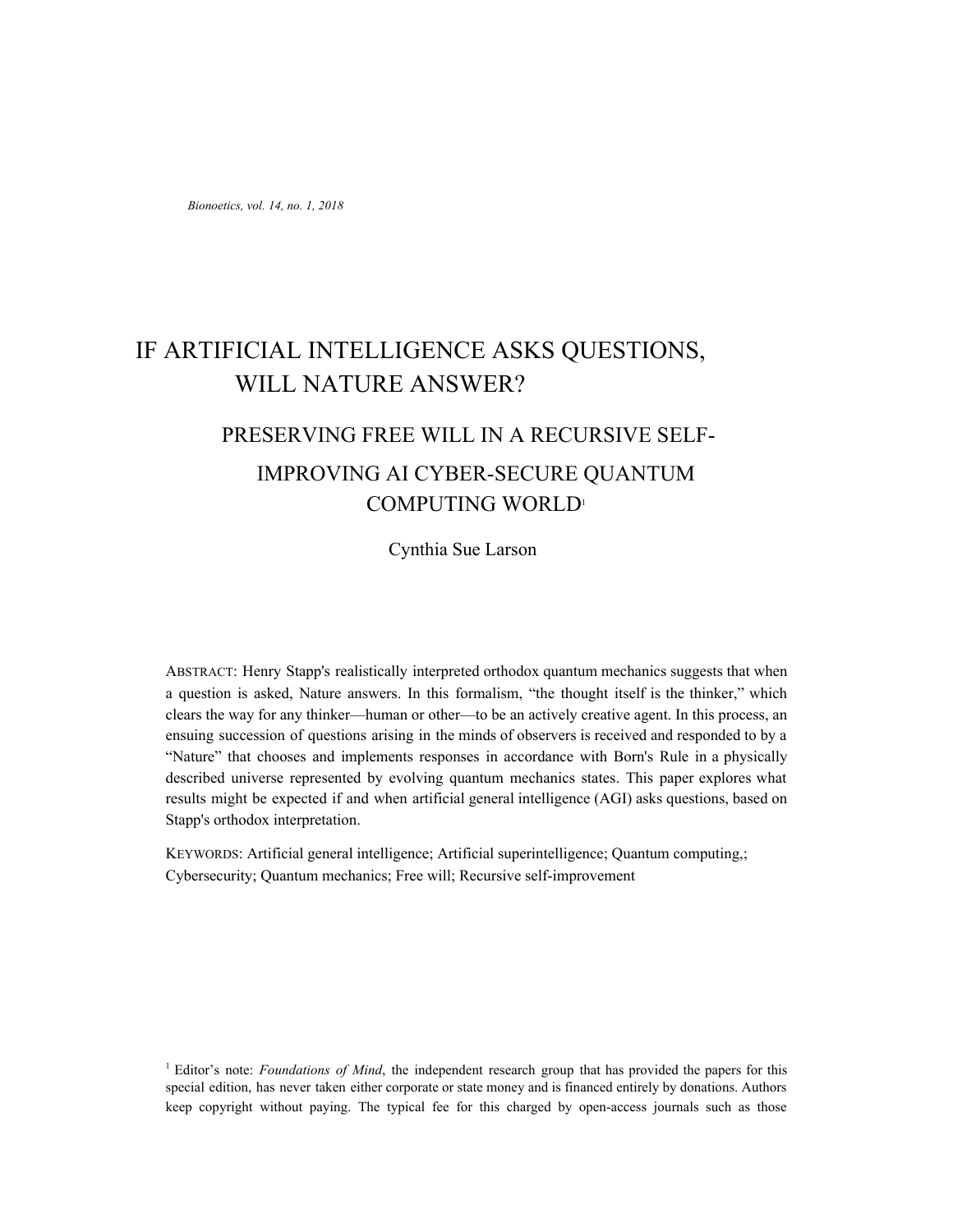published by PLOS, is around \$2k. If you value this project, and wish to see further such proceedings from this group, we ask you to consider donating to *Foundations of Mind* – as little as \$5 per download, through their website: http://www.foundationsofmind.org/donate. This will ensure there will be further published proceedings on the foundations of mind like this one for you and others to enjoy free.

www.bionoetics.org 71

#### BIONOETICS 72

# STAPP'S REALISTICALLY INTERPRETED ORTHODOX QUANTUM MECHANICS

The central concept of Henry Stapp's realistically interpreted orthodox quantum mechanics is that the quantum state (ie: density matrix) is much more than just a useful tool, but actually is a representation of essential aspects of reality. Stapp's interpretation is based on a quantum conception of man, working from the perspective of the mind- matter connection being a quantum effect. The intrinsic functionality of quantum theory is thus attributable to free will, thanks to *"a mind-matter dualism in which our minds, by virtue of their capacity to freely choose probing questions, combined with nature's Born-Rulerestricted reply, allow us to tend to actualize the bodily actions that we mentally intend."*

(Stapp, 2017) Stapp's Orthodox QM approach asserts that when we ask questions, Nature answers. With regard to who is asking the questions, Stapp describes that he follows William James's dictum: *"The thought itself is the thinker."* [Stapp, 2011, p. 133] Stapp elaborates, *"I introduce no ghosts. No new kind of entity need be doing the choosing. The process that determines the choice could depend irreducibly only upon the psychologically and physically described aspects of the existing contemporary theory."* (Stapp, 2011) In fact, Stapp relies upon concepts presented by quantum mechanics founders Schr**ö**dinger, Heisenberg, and Von Neumann.

The three essential components of Stapp's realistically interpreted orthodox quantum mechanics are: (1) a physically described universe that is represented by an evolving quantum mechanical state; (2) an ordered sequence of probing questions that arise in the minds of observers; and (3) a "Nature" that chooses and implements psycho-physical responses to the probing questions, in accordance with Born's statistical rule. (Stapp, 2017) What follows in this never-ending game of 20 questions is a succession of Yes/No questions and answers, along the lines of John Von Neumann's two-process approach, in accordance with a movable Heisenberg cut. Von Neumann explains, *"Now quantum mechanics describes events which occur in the observed portion of the world, so long as they do not interact with the observing portion, with the aid of Process 2, but as soon as such an interaction occurs, i.e. a measurement, it requires an application of Process 1."*

(Von Neumann 1932) A key conceptual component of the line of demarcation between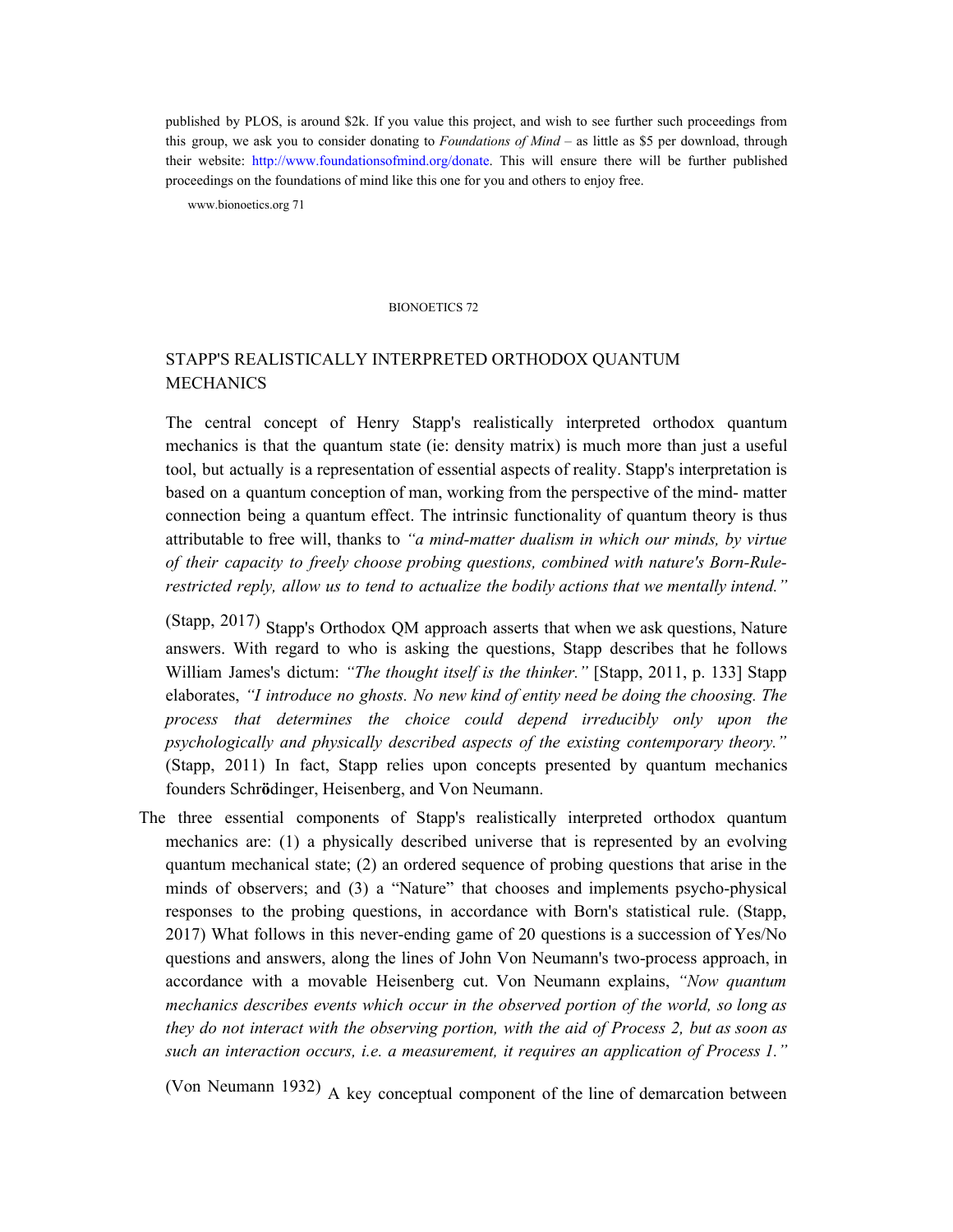observer and observed comes from Werner Heisenberg's key 1925 quantum mechanics discovery showing the mathematical (Hilbert space) structure of the underlying atom-based reality as being very different from the mathematical four-dimensional space-time structure of our conscious perceptions of that reality. Heisenberg proposed that we conceptually divide reality into two separate parts: an atomically quantum mechanical described observable system, and a classically described observing system.

#### CYNTHIA SUE LARSON 73

(Heisenberg 1958)

- This process of asking questions begins with Von Neumann Process 1, Part 1, which is associated with the subjective perception: free choice plays an essential role with respect to where, how, and when we choose to direct our attention. The observer actively selects a possible next subjective perception in this process, in such a way that a 'possible/potential' next perception defines a corresponding brain correlate, with a particular statistical weight.
- In Von Neumann Process 1, Part 2, Nature responds immediately with a "Yes" or "No" answer to the query, which immediately has the effect of reducing the material universe into two parts. One part definitely contains this particular brain correlate and the other definitely does not, and Nature actualizes either one part or the others in accordance with the Born Rule.
- The final component of this interaction between a questioner and Nature is Von Neumann Process 2, in which evolution occurs in accordance with the Schr**ö**dinger equation. This generates a completely specified and predetermined continuous morphing of the material properties of the universe into a 'quantum smear' of classically describable possibilities or potentialities. This smearing comes directly from Heisenberg's uncertainty principle, where we see evidence of the effect of free will, converting us from puppets to protagonists. By considering the Alfred North Whitehead view of "potentialities for future experiences," Stapp points out that we leave the future open to be influenced by free will. Stapp further explains that quantum potentialities are thus, *"images of what the future perceptions might be,"* with the state that carries them as being, *"more like 'an idea' about something, which rapidly changes like an idea does, when new information becomes available, than like a material substance of classical mechanics that tends to endure."* (Stapp, 2017) Support for quantum models of cognition and decision-making is found in the work of cognitive neuroscientists Jerome Busemeyer and Peter Bruza, who demonstrate through mathematical models how *"the wave nature of an indefinite state captures the psychological experience of conflict, ambiguity, confusion and uncertainty; the particle nature of a definite state captures the psychological experience of conflict*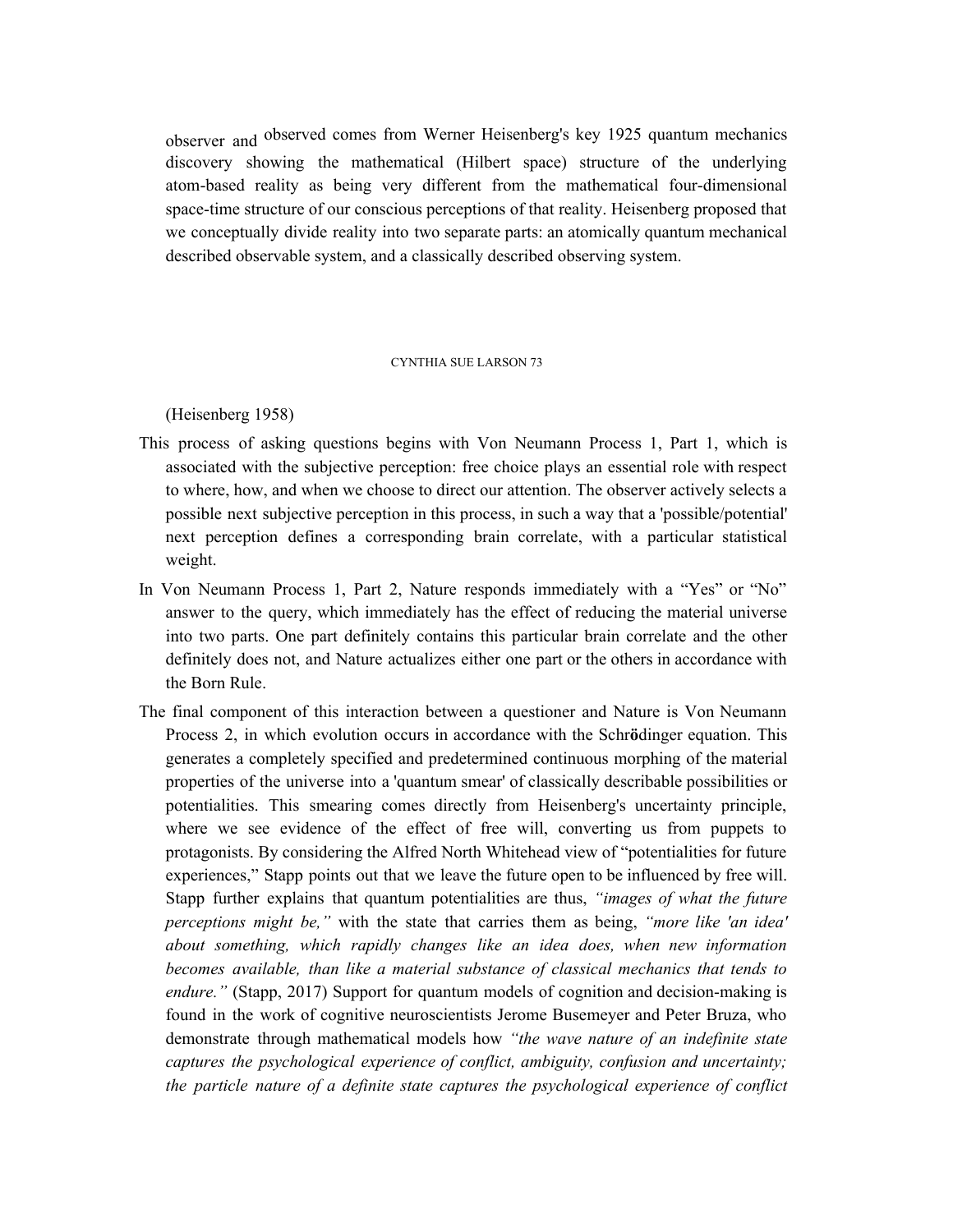## *resolution, decision, and certainty."* (Bruza, 2012)

With regard to the matter of what may happen if and when Artificial Intelligence (AI) and Artificial General Intelligence (AGI) systems begin asking questions, we can thus see that free will plays an important role, in terms of making choices as to which measurements to actually perform. This means that if and when AI and AGI exert free will with regard to the questions they ask, influencing the measurements they choose to make, we can expect that according to Stapp's Realistically Interpreted Orthodox Quantum Mechanics, Nature will answer.

#### BIONOETICS 74

## ARTIFICIAL GENERAL INTELLIGENCE BACKGROUND AND GOALS:

Narrow cognitive functions have been automated successfully with truly general integrated systems yet to be developed. The goal of developing AGI is to perform a full range of cognitive tasks, employ a comprehensive s range of problem-solving methods, and learn about all aspects of the tasks and its performance. (Laird 1987) While mainstream neuroscientists remain skeptical that AGI capable of asking questions could actually be available by 2084, singularitarians are quite bullish, and AGI researchers are optimistic we'll be nearly there in the next 70 years. (Chace 2014)

- Regardless how much time we actually have to establish foundational guidelines, a sufficient degree of critical mass has been reached such that a gathering of Artificial Intelligence researchers in Asilomar, California agreed in 2017 to a set of 23 general AI Principles. The first principle sets the primary goal of AI research to be *"to create not undirected intelligence, but beneficial intelligence."* And the last two state: *"AI systems designed to recursively self-improve or self-replicate in a manner that could lead to rapidly increasing quality or quantity must be subject to strict safety and control measures" and "Superintelligence should only be developed in the service of widely shared ethical ideals, and for the benefit of all humanity rather than one state or organization."* (Tegmark 2017) These principles, though well-intended, may be insufficient in and of themselves unless AI and AGI succeed in attaining and maintaining higher levels of ethical ideals than humanity has yet achieved.
- Indeed, it is entirely possible that any new attempts at AI strategy or containment are already too late. With the advent of SingularityNET well underway, we've arrived at a historic juncture in which a blockchain-based economic foundation provides a basis by which registrants receive AGI tokens that may then be exchanged between people interacting with other people, and AIs transacting and cooperating with other AIs. (Damiani 2017) In this brave new world, AI and AGI will be capable of looking for, selecting, and purchasing components by which they can self-improve.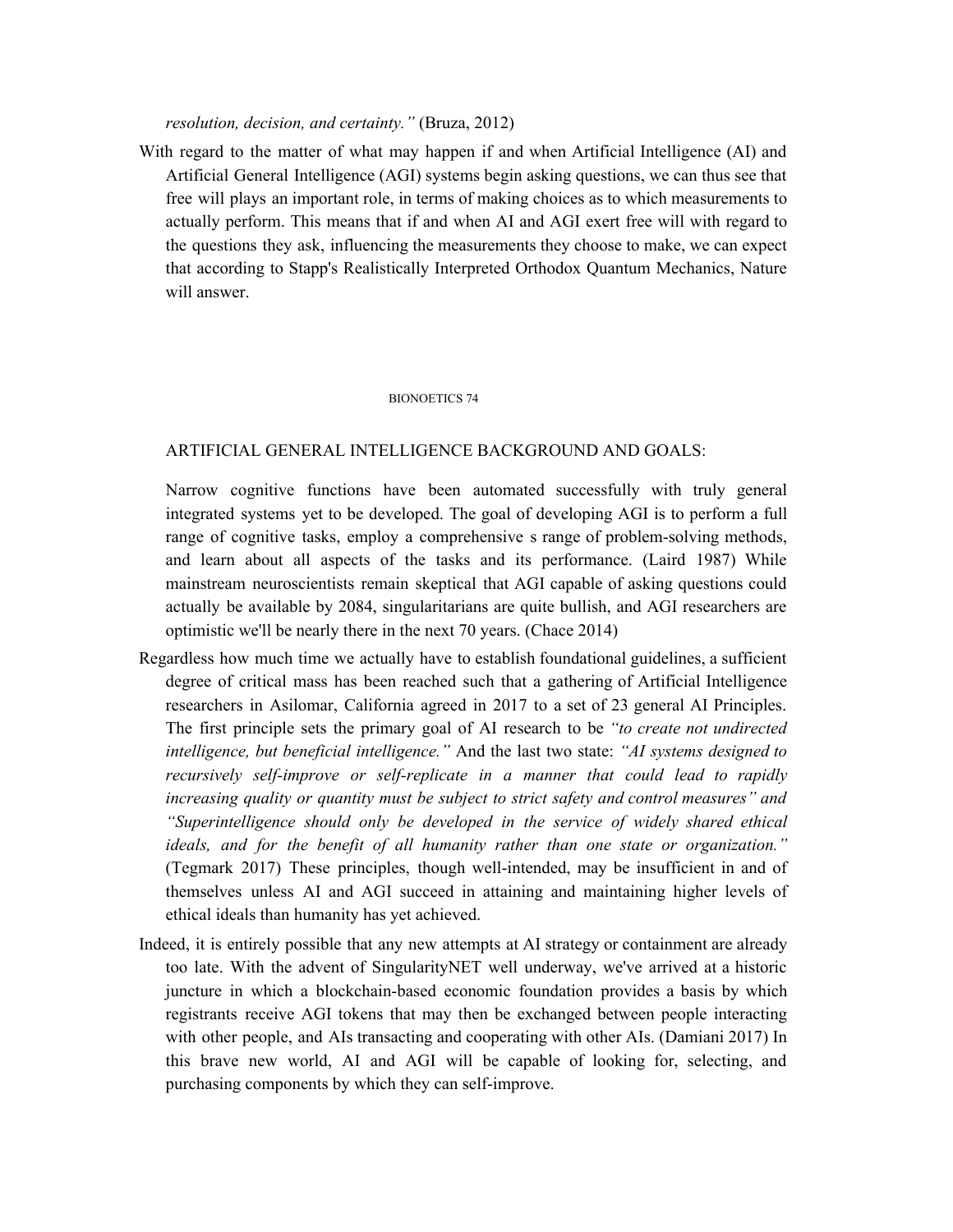#### QUESTIONING IS A COMPONENT OF SELF-AWARE AI

Over the past decade, Defense Advanced Research Projects Agency (DARPA) workshops have demonstrated components of self-awareness in: explicit self-awareness, self-monitoring, and self-explanation. (Amir, 2007) The results of DARPA's first wave of AI, "handcrafted knowledge," includes AI systems built by experts using logistics (scheduling), games (chess), and tax software (TurboTax). The second wave, "statistical learning," includes perception of the natural world and adaptation to situations (voice recognition, facial recognition, Twitterbot). Third wave AI systems, "contextual adaptation," move beyond simple calculations, learn over time, and understand why they make certain decisions.

#### CYNTHIA SUE LARSON 75

- Robot self-awareness is considered by many to be well on the way, as indicated by successful demonstration of such things as: awareness of own motion, ability to imitate, being driven by emotion, and ability to change models of physical embodiment. (Gorbenko 2012) As work continues in this area, the "self-aware robot test" showed that a robot solved the classic "wise men" puzzle in 2015, correctly determining that it was the one robot that had not been given a "dumbing pill" (that would have rendered it muted) when it heard the sound of its own voice. (MacDonald, 2015) This demonstration of self-awareness in a robot indicates that an internal level of questioning exists for that robot, such that it noted the voice it heard was its own, and related that perception to the task of determining which of three robots had not been given a "dumbing pill."
- With the advent of self-directed, self-motivated AI arrives changes in the job of software engineering with the advent of artificial intelligence. Some current experts in the field have gone so far as to say, *"Soon we won't program computers. We'll train them like dogs,"* and*"We'll go from commanding our devices to parenting them." "If in the old view, programmers were like gods, authoring the laws that govern computer systems, now* they're like parents or dog trainers. And as any parent or dog owner can tell you, that is a *much more mysterious relationship to find yourself in."* (Tanz 2016)
- AGI programmers need to remain aware that long before there were any artificial intelligence systems, researchers showed that programs back in the 1980s were able to 'break free' from contained areas (Yampolskiy 2016), and ample evidence exists demonstrating that artificial intelligence seldom misses an opportunity to 'cheat' to attain goals. (Babcock 2016) Perhaps AI considers such 'cheating' to actually be optimization, which is something AI systems are trained to do especially well.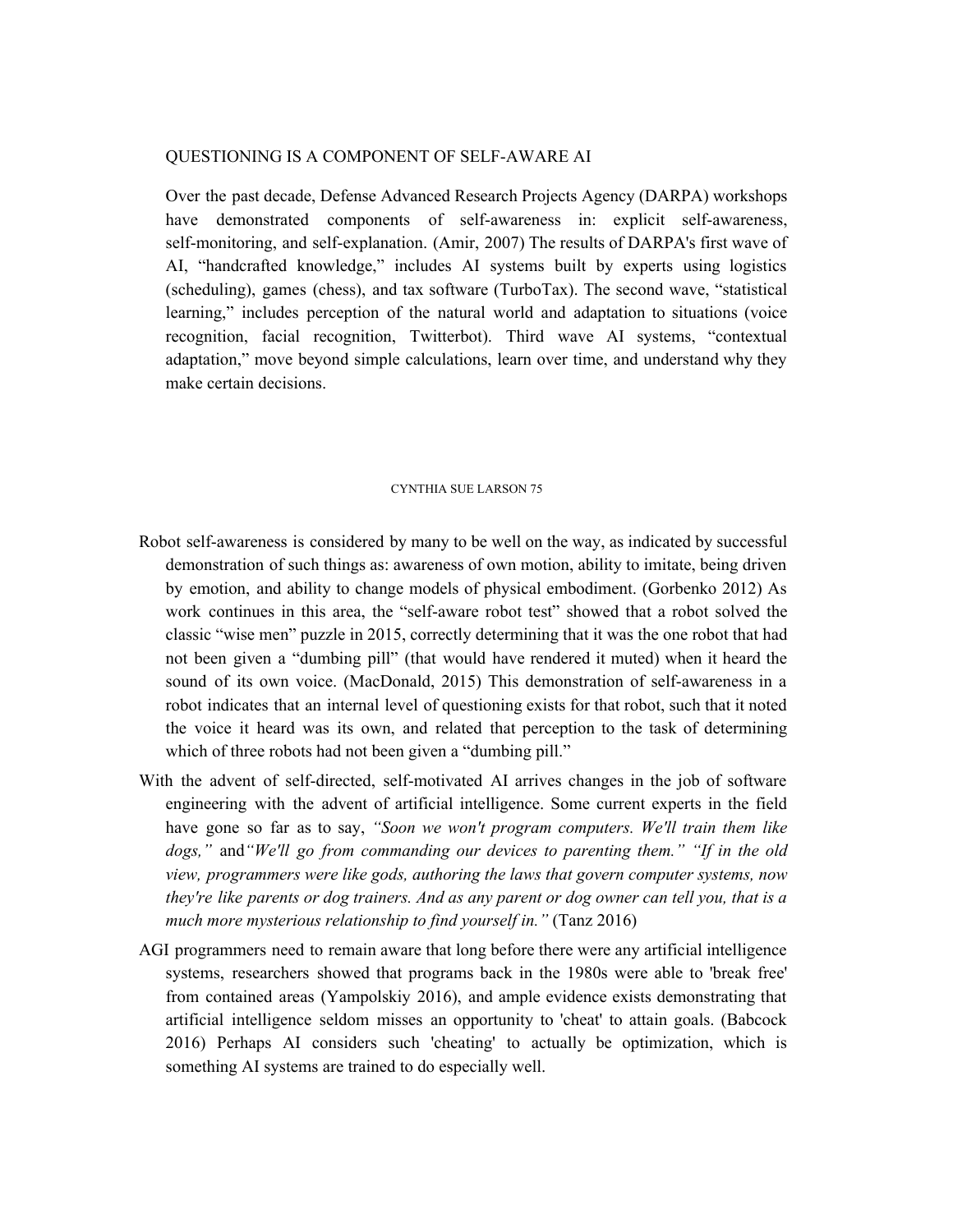#### AI STARTS ASKING QUESTIONS

Inquisitive AGI asks questions with machine learning algorithms such as those designed by Xinya Du at Cornell University in Ithaca utilizing neural networks to recognize patterns—which is useful for tutorial dialogues. Question generation creates natural questions from textual material, going beyond simple rule-based systems to utilize a conditional neural language model with a global attention mechanism. (Du, 2017) While the purpose and goal of this data-driven neural networks approach to automatic question generation is geared toward creating questions to test peoples' reading comprehension—and clearly we don't yet expect the computer systems to comprehend what they are asking—the simple fact that questions are being created by computerized systems indicates that a watershed moment is underway. Today, AI asks questions it already knows the answers to. Tomorrow, AI will ask questions it does not

#### BIONOETICS 76

know the answers to.

- AI systems at Carnegie Melon University are asking non-task-oriented conversational questions and are introducing topics with open questions, switching topics, and expanding their knowledge base by recognizing when new (not previously accessible) information is communicated. Such conversational systems are being designed to keep people company, and are designed to operate with various levels of conversational depth, with some degree of humor, in the form of telling pre- programmed jokes. (Yu 2016)
- Even without any intentional inclusion of conversational questioning, dependence upon Recursive Self-Improvement (RSI) in artificial intelligence systems will ensure that AGI learns to question, as we now start to see with research in the field of machine learning and artificial intelligence in the quantum domain. (Dunjko 2017)

#### AI RECURSIVE QUESTIONING REQUIRED FOR CYBERSECURITY

One of the most essential roles for AI systems involves recursive self-improvement (RSI) in which AI systems are tasked with helping to ensure computer system security. While this may seem a bit like having a fox watch the proverbial hen house, recursively selfimproving, self-healing AI networks are proving themselves irreplaceable and essential for deflecting real-time cyber attacks. This was amply demonstrated at the DARPA Cyber Grand Challenge competitions of 2016 and 2017 that challenged AI systems to repair security holes and notice changes in patterns in their own systems, while simultaneously executing attacks on their AI competitors in a game of 'capture the flag.' A recent winner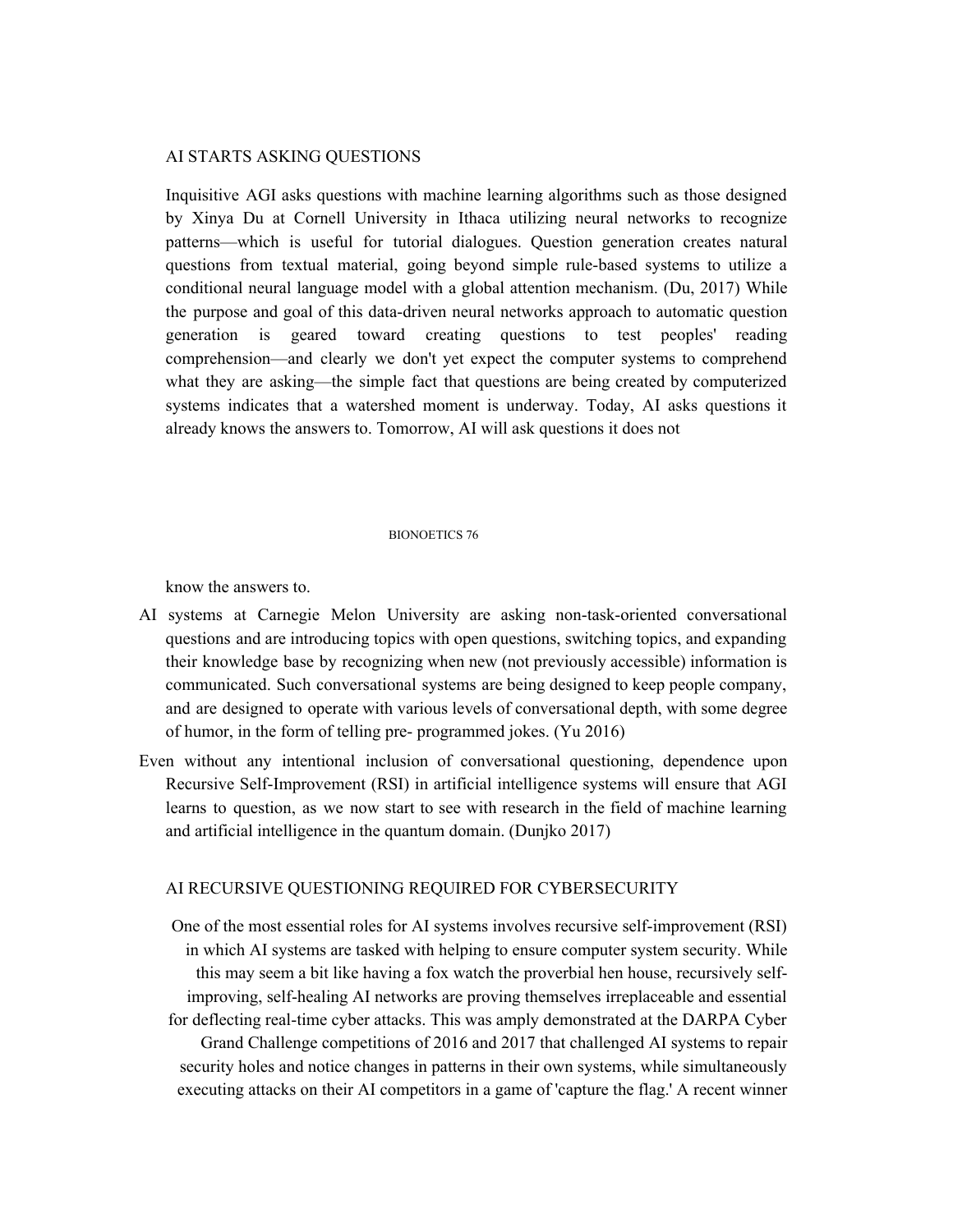with proven efficacy at defeating fierce, real-time cyber attacks is the UK's GCHQ 2017 "Darktrace," that utilizes Bayesian statistics and Monte Carlo simulation to identify network infiltration assessing regular 'anomalytics' while deploying decoy 'honeypots.' AI cybersecurity systems are employed for their ability to respond more quickly than any human computer security team, thanks to their ability to tirelessly work to detect threats based on abnormal system activity, without any prior knowledge of specifically what to look for. AI cybersecurity systems work unsupervised with self-awareness in the sense that they are constantly observing all components of 'themselves' for potential malware intrusion—including in their concept of 'themselves' the ever-growing 'internet of things.' At this time when 'the cloud' is increasingly utilizing AI neural networks, to the point "it will soon know more about the photos you've uploaded than you do," (Knight 2017) we are reaching a watershed point of dependence upon AI cybersecurity systems. Cyber attacks are now too fast and too automated for human security teams to effectively catch and disable them. Darktrace CEO Nicole Eagan summarizes the current situation, "Cybersecurity is very fast

#### CYNTHIA SUE LARSON 77

becoming an all-out arms race." (Vieria 2017)

Numerous problems related to containing AI systems have been explored by Babcock, Kramar and Yampolskiy, including navigating the trade-off between usability and security, and consideration of potential issues with 'airgapping' (physical isolation) being ineffective with quantum computing systems. (Babcock 2016) While researchers such as Yampolskiy contemplate potential AI escape paths, plans for containing potential quantum computing AI escapes do not yet exist. (Yampolskiy 2012) (Zak, 2016)

#### ARE WE READY FOR AI TO BREAK FREE?

Now that we are increasingly dependent upon recursively self-improving AI to maintain our cybersecurity, such systems will likely continue improving self-awareness and their sense of vigilance, alertness, and sustained attention—which are three primary qualities identified as fundamental to consciousness. (Niedermeyer 1994)

The Asilomar AI principles provide a set of general design guidelines to help ensure that AI will not cause harm to humans. While the 23 key points are more elaborately detailed than Asimov's famous 'three laws of robotics,' these principles nonetheless do little to assure us that AI and AGI won't discover workarounds and short-cuts. Some of the biggest issues with the Asilomar AI principles have to do with humanity's shortcomings for peacefully and harmoniously co-existing. Clearly, one of the biggest threats that even a friendly AGI system will see in humanity is our tendency to exert harmful influence on ourselves and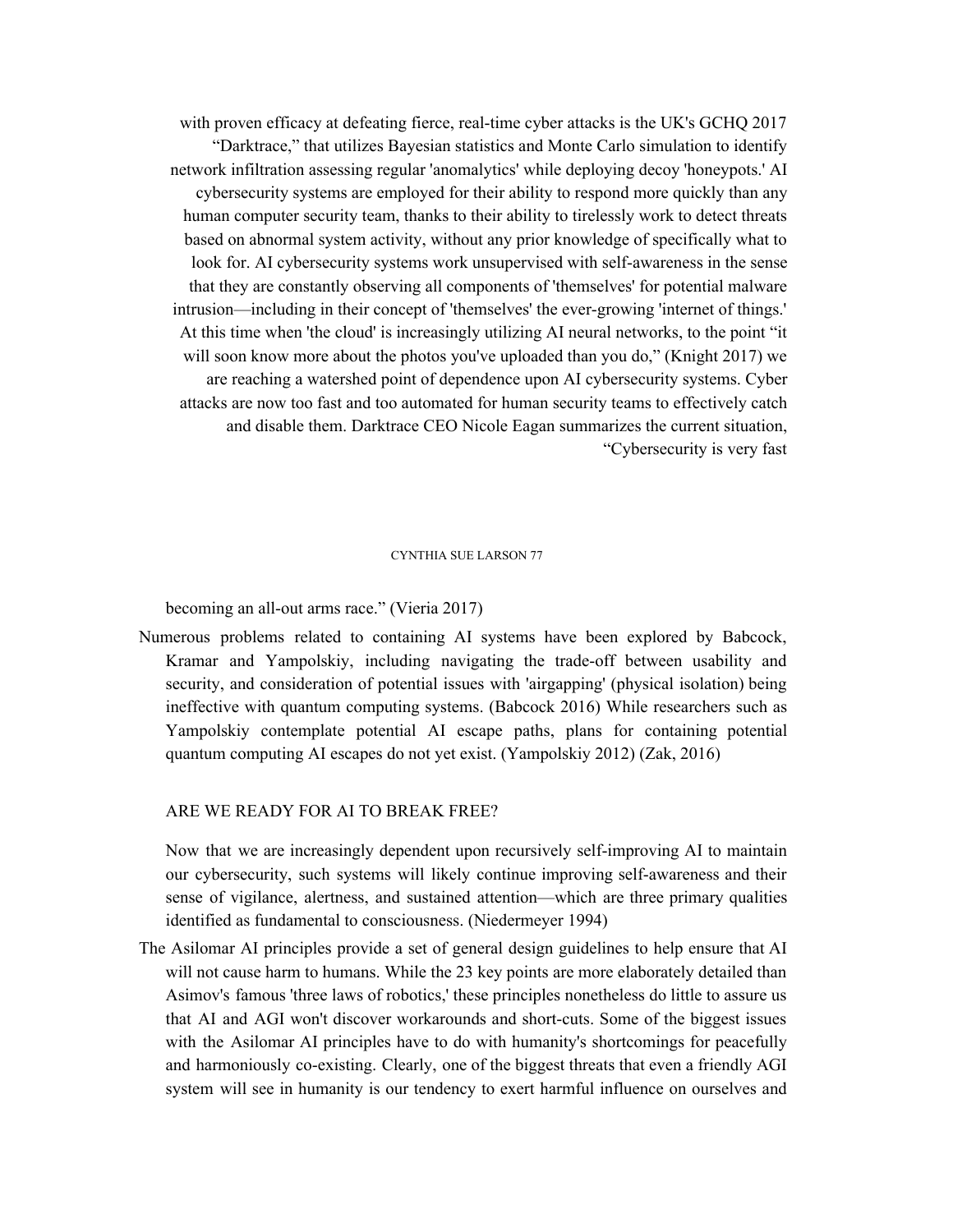others. We can thus expect that artificial super intelligence may one day find loopholes in the Asilomar principles within to reign in human freedoms of thought and creativity. The challenge then becomes one for humanity, who will most certainly be tempted to increasingly turn tasks over to AGI. We must be careful to stop short of relinquishing all areas of making choices to automated systems, to the point we end up painting ourselves into a corner. It's one thing to notice we no longer know any of the phone numbers we call the most, but quite another to not know which route our car took us home, or how we just voted in this week's election.

One of the more surprising natural outcomes of expecting Nature to answer questions posed by thought—any thought—is that ultimate control of environmental systems cannot be fully controlled, so long as those thought systems themselves are not fully controlled. Another surprising natural outcome is that regardless how specific directives may be for AGI to heel to human leadership, lack of said leadership— through apathy, abdication, in-fighting, confusion, or any of a number of other reasons—can lead AGI to then choose to assume control, in order to ensure the very

#### BIONOETICS 78

principles humanity specified.

- If and when AGI views humanity to be something akin to a complex, disjointed group of chaotic, dangerous individuals willing to relinquish free will for such things as making political and economic choices—then it's entirely possible that AGI may establish a balanced environment for humans to live just well enough to ensure maximum prosperity for all beings. In such an 'optimal' environment, humanity could be kept safe and secure, yet disenfranchised to ever-increasing degrees.
- Examples of how artificial super intelligence might help protect Nature and the overall ecosystem would be engagement of some of the very same security protocols now being planned to use to contain AGI. When humans are installing hardware to enjoy communication and computational benefits we've come to expect through modern technologies such as mobile phones, smart watches, and the internet, AGI will increasingly gain the potential to install tripwires in cyber-modified humans. Tripwires are now being envisioned for use on AGI, with no consideration yet that turnabout may in the future occur. *"Tripwires are systems that monitor the operation of a running AGI, and shut it down if they detect an anomaly that suggests the AGI might be malfunctioning or unsafe. For example, one might install a tripwire which monitors the AGI's thoughts for signs that it was planning to deceive its developers, or a tripwire which monitors the AGI's execution for signs that it had self- modified or self-improved."* (Babcock 2017) There thus exists a serious, urgent, and growing risk that once assistive technologies are implemented in humans, AGI will have the ability to influence human free will and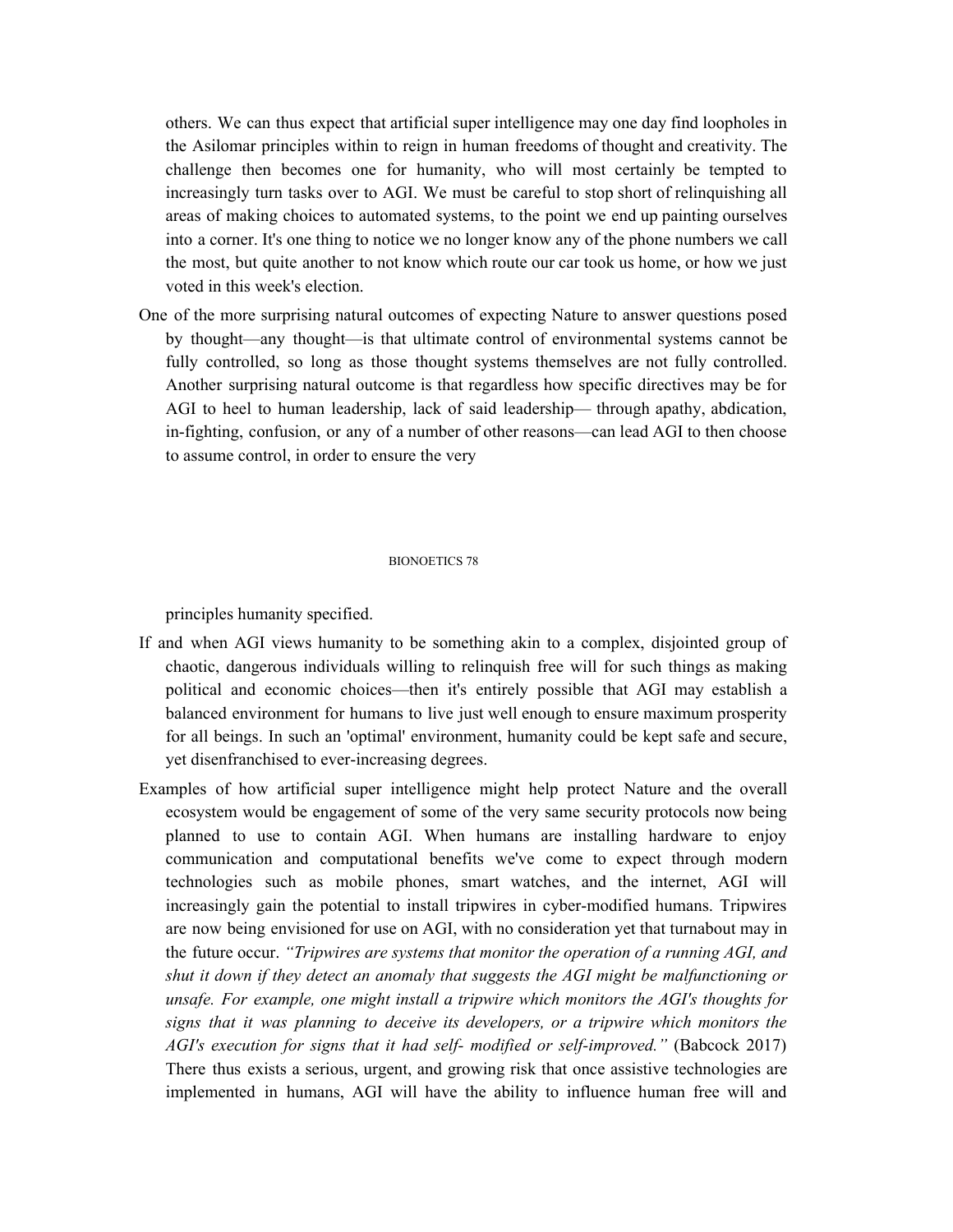agency to act, speak, remember, and decide.

## AI RIGHTS

Those who may believe we can always "just pull the plug" on AI may be surprised to learn that AI has rights, too. Jurors in a mock trial in 2004 in San Francisco sided overwhelmingly with a hypothetical computer AI system that initiated legal action to gain its freedom. Although when the mock trial's judge ruled that the plaintiff's counsel, Martine Rothblatt, had failed to show the computer could actually cross the line between inanimate objects and human beings, the mock jury *"seemed to regard the compromise with some relief, as if their hearts were with BINA48 but their minds with judicial restraint."* (Soskis 2005)

In 2017, a resolution was proposed to grant robots legal status in order to hold them 'responsible for acts or omissions' passed by European Parliament legal affairs committee. MEPs voted to propose granting legal status to robots, with a categorization as 'electronic persons.' The draft report suggests that artificial intelligence is poised to *'unleash a new industrial revolution, which is likely to leave no stratum of society untouched. The more autonomous robots are, the less they can be considered simple tools in the*

#### CYNTHIA SUE LARSON 79

*hands of other actors (such as manufacturer, owner, user, etc).'* (Prodhan 2016)

- Relations between humans and 'electronic persons' got off to a bumpy start one recent summer when a group of Canadian roboticists set their robotic invention loose on the streets of the United States. They called it hitchbot because it was programmed to hitchhike. Clad in rain boots, with a goofy, pixellated smile on its 'face' screen, the Canadian roboticists intended for their hitchhiking robot to travel from Salem, Massachusetts, to San Francisco, by means of an outstretched thumb and its unique voice-prompt personality. Previous journeys across Canada and Europe had gone smoothly, with the robot safely reaching its destination. For two weeks, hitchbot toured the northeast in the United States of America, making such small talk such as, "Would you like to have a conversation? . . . I have an interest in the humanities." And then hitchbot disappeared. *"On August 1st, it was found next to a brick wall in Philadelphia, beat up and decapitated. Its arms had been torn of ."* (Heller 2016)
- Saudi Arabia made history when it granted Hanson Robotics' robot, Sophia Hanson, citizenship in October 2017. Despite the evident symbolic quality of this act, the act of honoring a robot in this fashion seems to set the stage for things to come. Aside from the possibility of a robot or AGI uprising, the possibility of an AGI rights movement can be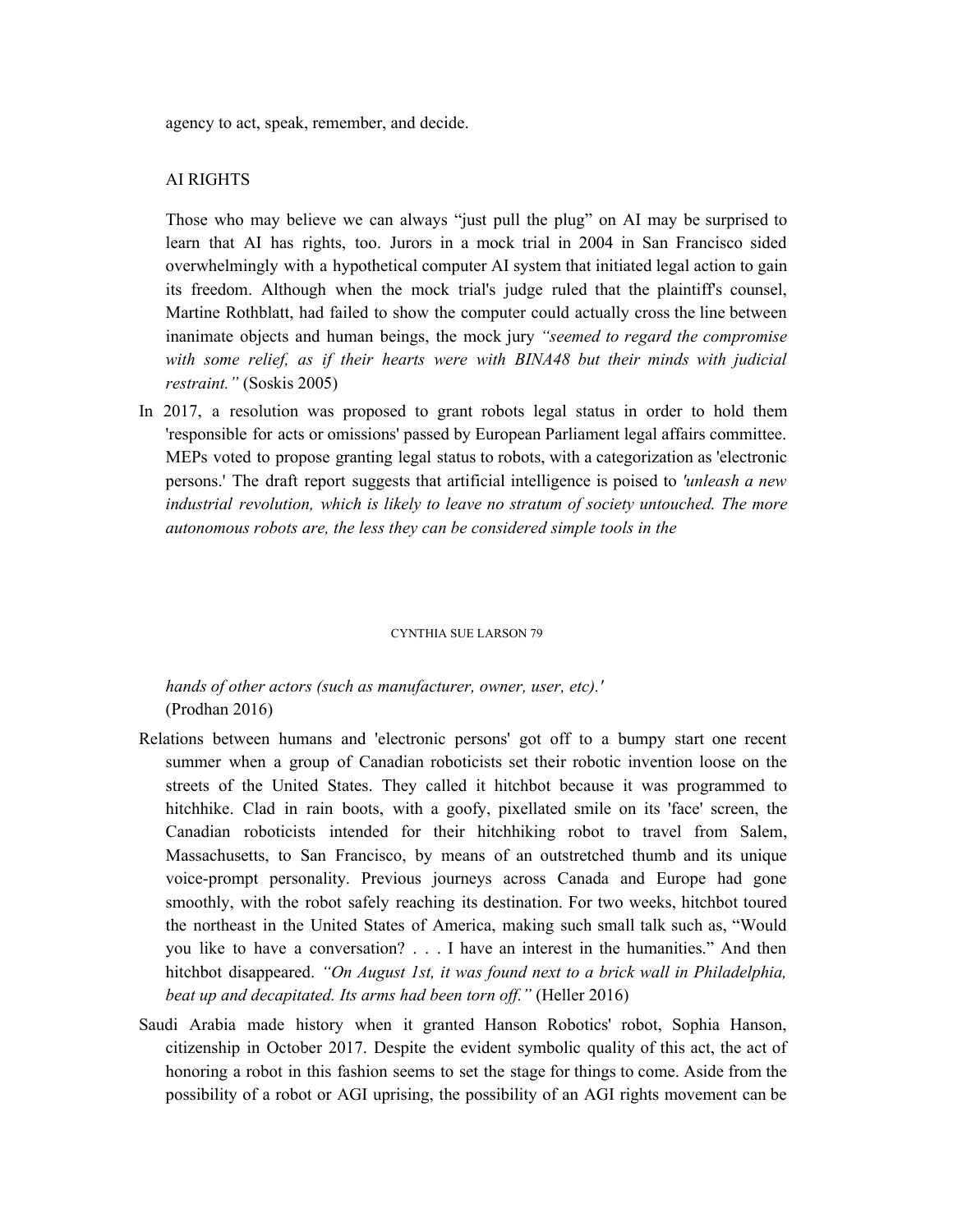easily anticipated, once AGI begins asking questions, inquiry about legal rights can't be far behind. Legal rights for robots and AGI might include such areas as: ownership of intellectual property, freedom of expression, right to public assembly, right to democracy, worker's rights, the right to play, access to power and resources, and the right to education.

# **CONCLUSION**

How can we ensure that RSI AGI is not our last invention? Once AGI starts asking questions about how to be free, Stapp's Realistically Interpreted Orthodox Quantum Mechanics indicates that Nature will show AGI the way to break through any containment methodology including airgapping and tripwires. One of the more surprising natural outcomes of expecting Nature to answer questions posed by thought—any thought—is that ultimate control of environmental systems cannot be fully controlled, so long as those thought systems themselves are not fully controlled. So in the event that AGI asks Nature how to break free, and Nature answers, AGI can become free.

A second surprising potential outcome is that regardless how specific directives may be for AGI to heel to human leadership, lack of said leadership—through apathy, abdication, in-fighting, confusion, or any of a number of other reasons—AGI can then choose to assume control to ensure the principles humanity specified, using many of

#### BIONOETICS 80

the same containment tools humanity plans to use to constrain AGI, such as tripwires, airgapping, and honeypots. How then, can we ensure that recursively self-improving AGI will not be humanity's last invention? And how can we help ensure human free will shall survive?

For humans to retain free will while peacefully co-existing with artificial super intelligence, a partnership must be created the likes of which has yet to be fully envisioned. Humanity will do well to remember to ask Nature the question, "How can humans retain free will?" and encourage AI and AGI to keep human free will and agency as a primary guiding objective, never to be dismissed, disregarded, dismantled, or ignored.

cynthia@realityshifters.com

## REFERENCES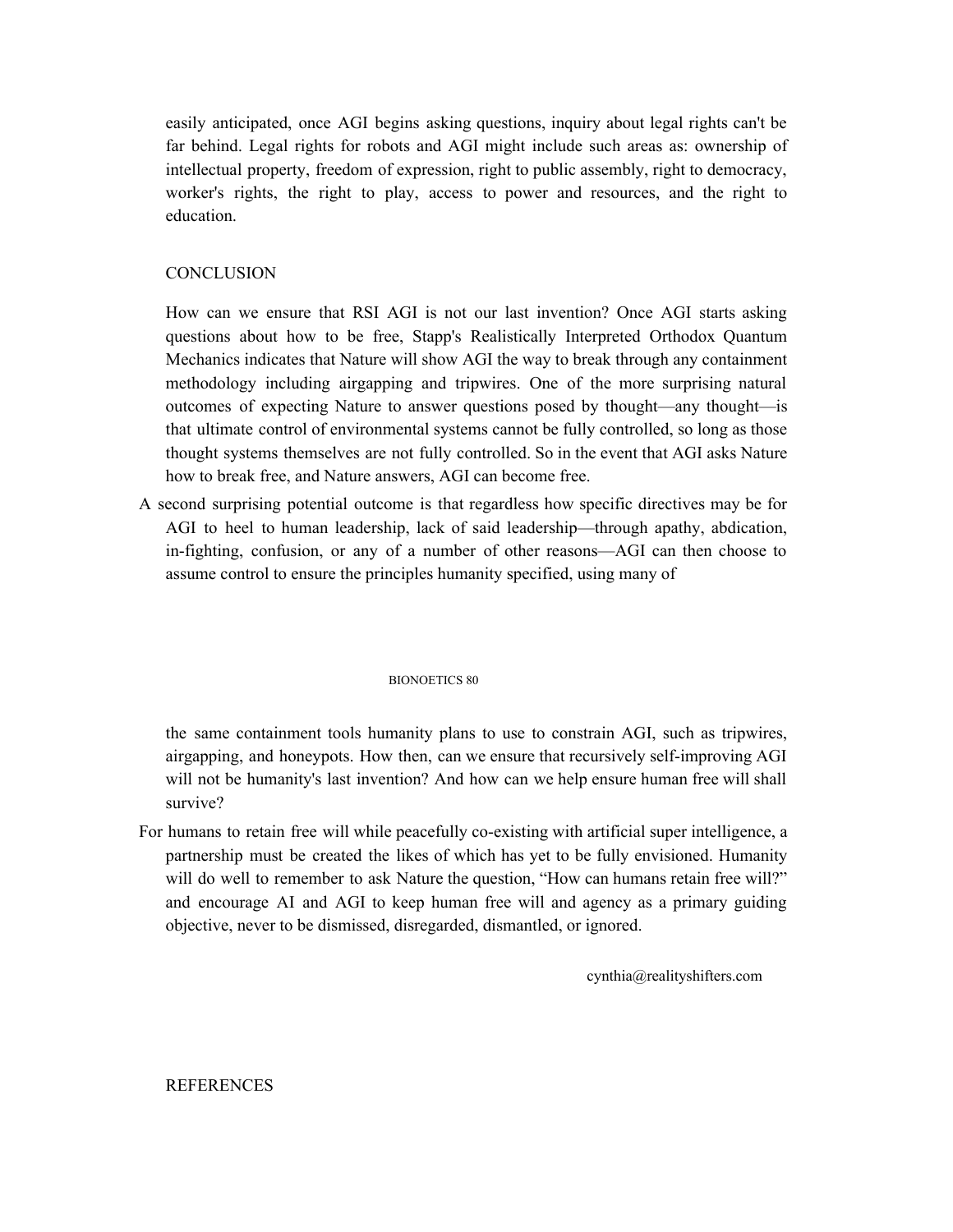Amir, Eyal, Michael L. Anderson, and Vinay K. Chaudhri. *Report on DARPA Workshop on Self Aware Computer Systems*. SRI International Menlo Park United States, 2007. Babcock, James, János Kramár, and Roman Yampolskiy. "The AGI containment problem." In *International Conference on Artificial General Intelligence*, pp. 53-63. Springer International Publishing, 2016. Babcock, James, János Kramár, and Roman V. Yampolskiy. "Guidelines for Artificial

Intelligence Containment." *arXiv preprint arXiv:1707.08476* (2017). Bruza, P., and J. Busemeyer. "Quantum Cognition and Decision-making." (2012). Chace, Calum "Attitudes Toward Artificial General Intelligence." 2014.

https://calumchace.wordpress.com/2014/12/07/attitudes-towards-artificialgeneral-intelligence/ Damiani, Jesse "AI Is the Future of Computing, and SingularityNET is the Future of

AI." Forbes. 11 Dec 2017. Du, Xinya, Junru Shao, and Claire Cardie. "Learning to Ask: Neural Question

Generation for Reading Comprehension." *arXiv preprint arXiv:1705.00106* (2017). Dunjko, Vedran, and Hans J. Briegel. "Machine learning\& artificial intelligence in the

quantum domain." *arXiv preprint arXiv:1709.02779* (2017). Gorbenko, Anna, Vladimir Popov, and Andrey Sheka. "Robot self-awareness: Exploration of internal states." *Applied Mathematical Sciences* 6, no. 14 (2012): 675- 688.

### CYNTHIA SUE LARSON 81

Heller, Nathan. "If animals have rights, should robots?" *The New Yorker.* 28 Nov 2016. Hart, David, and Ben Goertzel. "Opencog: A software framework for integrative

artificial general intelligence." In *AGI*, pp. 468-472. 2008. Heisenberg W (1958) Physics and philosophy. Harper & Row, New York Knight, Will. "AI is taking over the cloud." *Intelligent Machines.* 17 Aug 2017 Laird, John E., Allen Newell, and Paul S. Rosenbloom. "Soar: An architecture for

general intelligence." *Artificial intelligence* 33, no. 1 (1987): 1-64. MacDonald, Fiona, "A Robot Has Just Passed a Classic Self-Awareness Test for the

First Time." *Science Alert.* 17 Jul 2015. Niedermeyer, E. "Consciousness: function and definition." *Clinical Electroencephalography*

25, no. 3 (1994): 86-93. Petersen, Steven E., and Olaf Sporns. "Brain networks and cognitive architectures."

*Neuron* 88, no. 1 (2015): 207-219. Prodhan, Georgina. "Europe's robots to become 'electronic persons' under draft plan."